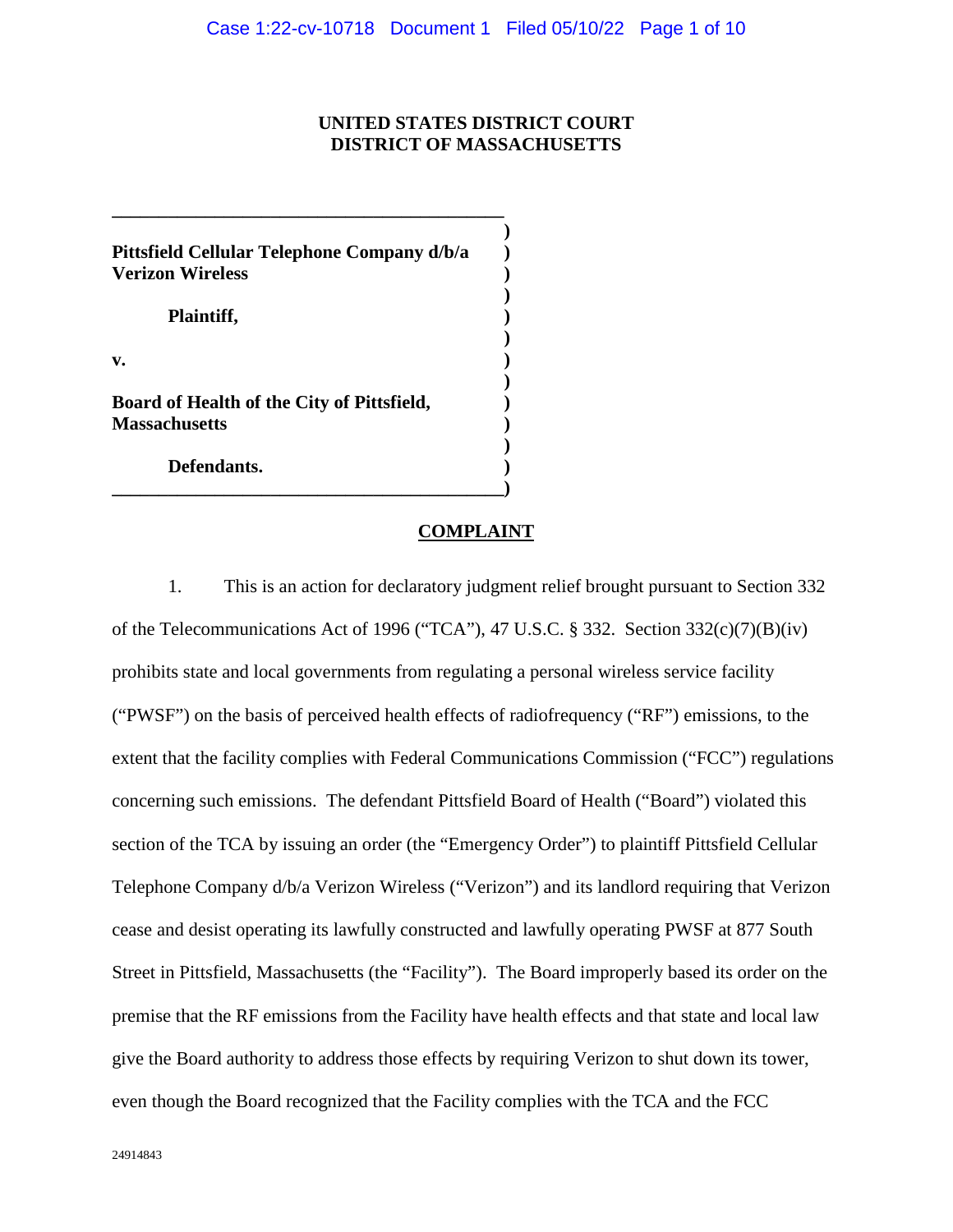#### Case 1:22-cv-10718 Document 1 Filed 05/10/22 Page 2 of 10

regulations. In fact, however, the TCA preempts the Board's authority to regulate the Facility on the basis of RF emissions. Therefore, the Emergency Order is unlawful, improper, and the relief this complaint requests in the form of a declaratory judgment is appropriate.

#### **JURISDICTION AND VENUE**

2. This Court has subject matter jurisdiction over this action pursuant to 28 U.S.C. §1331, as Plaintiff's claims arise under the laws of the United States, specifically 47 U.S.C.  $\S 332(c)(7)(B)(v)$ , which provides that "any person adversely affected by any final action or failure to act by . . . local government or any instrumentality thereof" in violation of  $§332(c)(7)(B)$  may seek review "in any court of competent jurisdiction [and the] court shall hear and decide such action on an expedited basis." This Court also has jurisdiction over this action under 28 U.S.C. §1337(a), because the Federal Communications Act of 1934 and the TCA are Acts of Congress regulating commerce.

3. This Court has jurisdiction to order declaratory judgment relief under 28 U.S.C. §§2201 and 2202 because there is an actual controversy between the parties.

4. Venue is proper in the District of Massachusetts pursuant to 28 U.S.C. § 1391(b) because all of the Defendants reside in this District and all events or omissions giving rise to this action occurred within this District and the Facility is located in this District.

#### **PARTIES**

5. Plaintiff Verizon is a Massachusetts general partnership with an office at 20 Alexander Drive, Wallingford, Connecticut, and with a principal place of business at 180 Washington Valley Road, Bedminster, New Jersey.

6. Defendant Board is an instrumentality of the City of Pittsfield, Massachusetts with an address of 100 North St., Pittsfield, Massachusetts. The Board has five members. The Mayor of the City appoints these members, subject to City Council approval.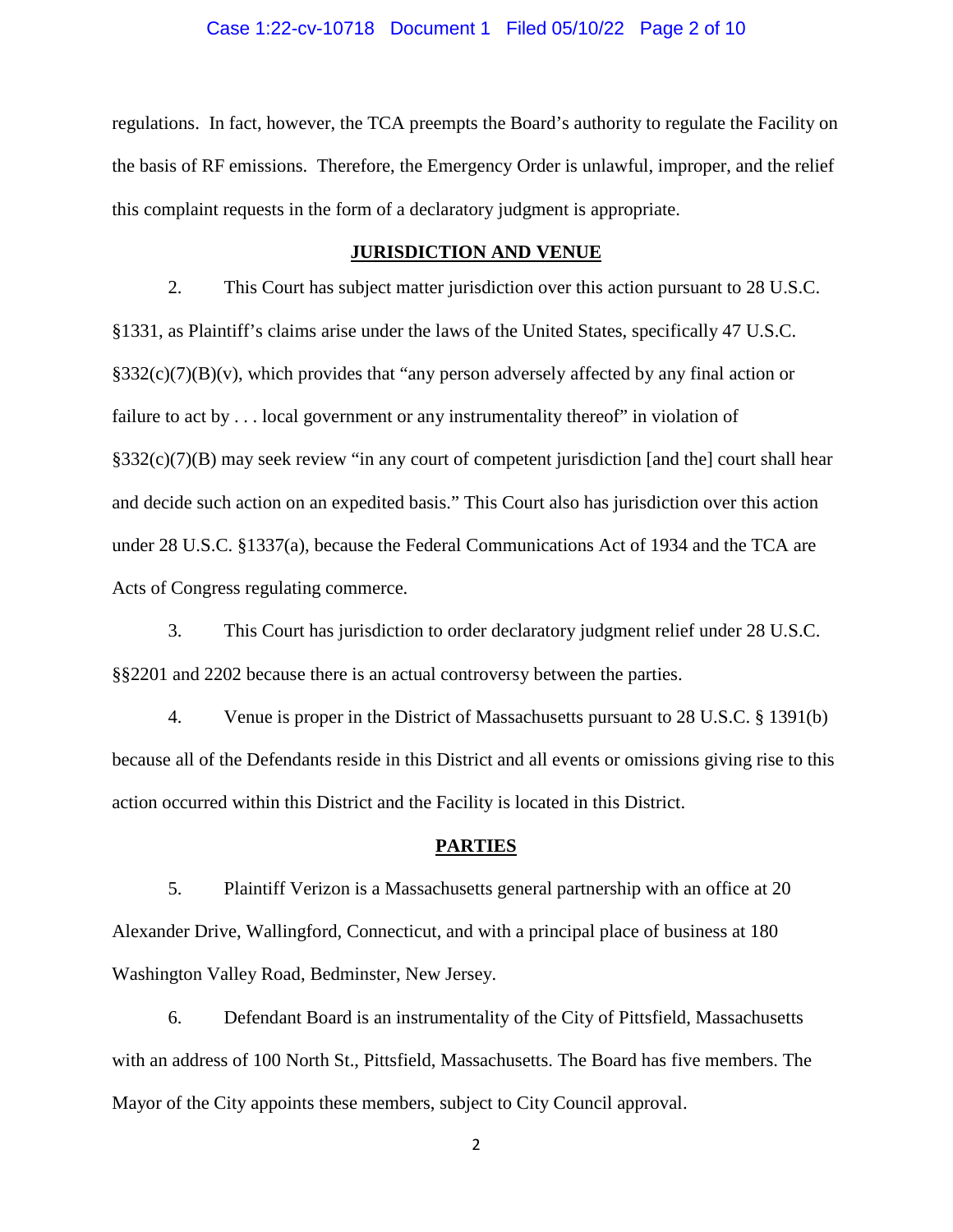## Case 1:22-cv-10718 Document 1 Filed 05/10/22 Page 3 of 10

7. Verizon provides Personal Wireless Services ("PWS") as that term is defined in the TCA. The Federal Communications Commission ("FCC") has licensed Verizon to provide service to the area that includes Pittsfield, Massachusetts using various bands of the radio spectrum.

8. Verizon's network functions by exchanging low power signals between a user's wireless device and a Verizon communications facility at a fixed location known as a PWS facility or a "cell site." A cell site consists of one or more antennas and related radio and power equipment mounted on a building, tower, or other structure; a climate-controlled room, fenced off area or other enclosure that houses other radio and power equipment; and related cabling. Each cell site uses one or more radio spectrum bands licensed to Verizon and operates in compliance with FCC regulations. A cellular network like the one operated by Verizon is an interlinked system consisting of many individual cell sites, each serving a discrete geographic area or "cell."

9. Connections to wireless network infrastructure, and the telecommunications and ancillary services offered over them, are a critical means by which Americans engage with each other, reach 911 emergency services, and obtain broadband data access to the Internet and a multitude of smartphone applications. Over 68% of adults and more than 79% of children live in householdsthat do not have a landline telephone but do have at least one wireless telephone.<sup>1</sup> In 2018, 61.8% of Massachusetts households relied either exclusively or mostly on wireless for

<span id="page-2-0"></span><sup>&</sup>lt;sup>1</sup> Blumberg, Stephen J. and Julian V. Luke, *Wireless Substitution: Early Release of Estimates from the National Health Interview Survey, Centers for Disease Control, Jan.-June 2021*, Nat'l Center for Health Statistics, Nat'l Health Interview Survey Early Release Program (rel. 11/2021) available at https://www.cdc.gov/nchs/data/nhis/earlyrelease/wireless202111.pdf.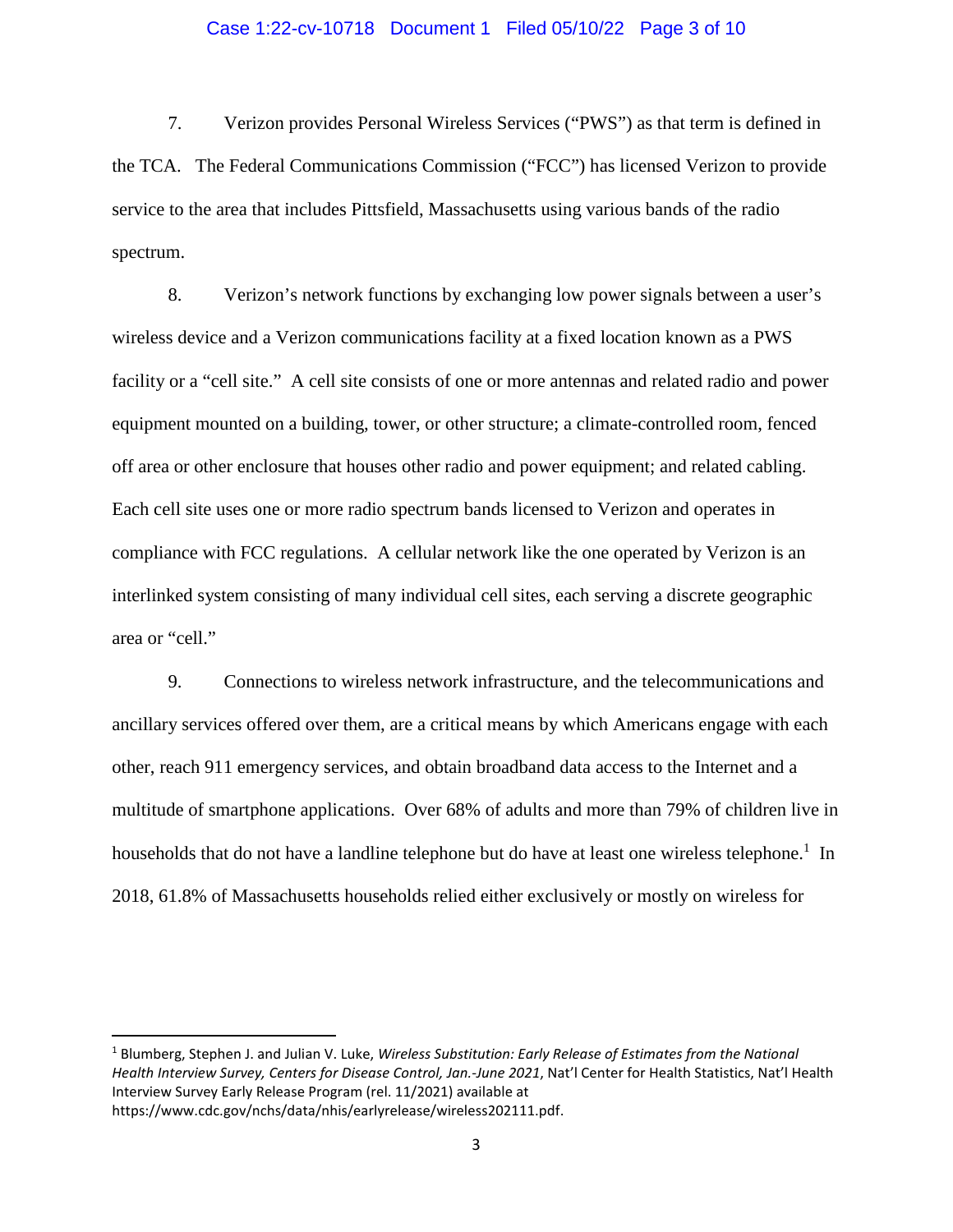## Case 1:22-cv-10718 Document 1 Filed 05/10/22 Page 4 of 10

their telephone service. Furthermore, 80% of 911 calls are made from wireless devices.<sup>[2](#page-3-0)</sup> During the height of the COVID-19 pandemic, despite the fact that people were at home more than usual, there was a 24.3% increase in wireless voice traffic and a 19.6% increase in wireless data traffic.<sup>[3](#page-3-1)</sup> In 2021, mobile wireless data usage per smartphone in North America was 14.6 GB per month, an increase of more than 30% in just one year.<sup>[4](#page-3-2)</sup> This upward trend is expected to continue, as mobile data traffic per smartphone in North America is expected to reach 52 GB per month in  $2027<sup>5</sup>$  $2027<sup>5</sup>$  $2027<sup>5</sup>$ 

10. The Facility is similar in design, function and operation to thousands of other tower-mounted facilities that Verizon operates in Massachusetts, throughout New England, and across the country. It consists of an array of panel antennas mounted near the top of a 115 foot tall tower with associated radio and power equipment on and adjacent to the tower, all within a fenced enclosure. Verizon leases the property containing the Facility and a utility and access easement from Farley White South Street, LLC ("Property Owner").

11. After the City of Pittsfield properly issued to Verizon all required local zoning approvals and other required permits, Verizon began constructing the Facility in early 2020, and began operating it as part of the Verizon network on August 21, 2020.

12. After the Facility was constructed, however, the Board entertained allegations by certain members of the public who claimed that they or their family members were suffering from health issues that they attributed to RF emissions from the Facility. The Board discussed

<span id="page-3-0"></span><sup>2</sup> NENA - The 9-1-1 Assoc., *9-1-1- Statistics*, available at

https://www.nena.org/page/911Statistics#:~:text=9%2D1%2D1%20Call%20Volume,more%20are%20from%20wire less%20devices.

<span id="page-3-1"></span><sup>&</sup>lt;sup>3</sup> CTIA, *The Wireless Industry, Industry Data* (2020 Wireless Use Surge) available at https://www.ctia.org/thewireless-industry/infographics-library.

<span id="page-3-3"></span><span id="page-3-2"></span><sup>&</sup>lt;sup>4</sup> Ericsson Mobility Report, at 39 (Nov. 2021) available at https://www.ericsson.com/4ad7e9/assets/local/reportspapers/mobility-report/documents/2021/ericsson-mobility-report-november-2021.pdf. 5 *Id*.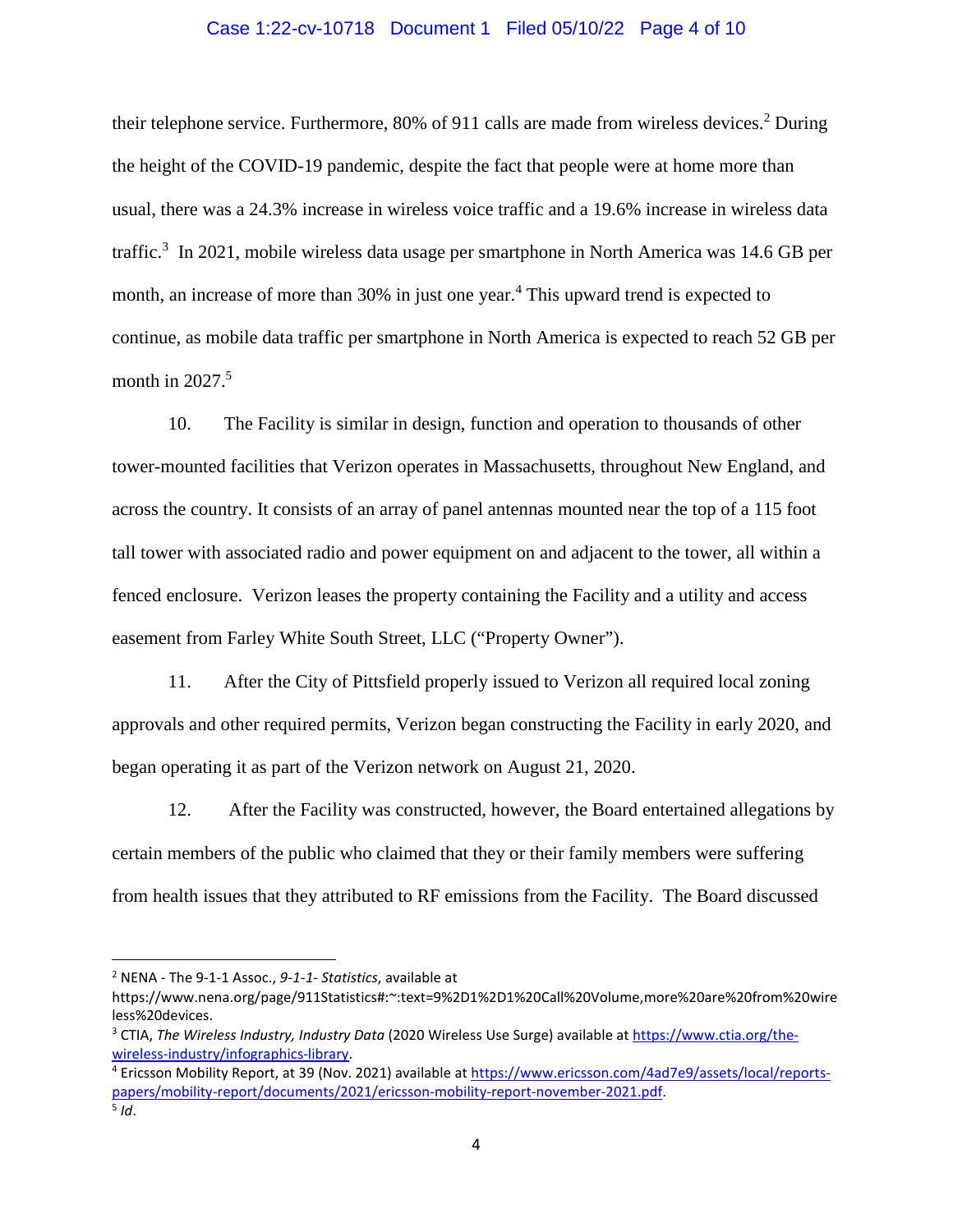## Case 1:22-cv-10718 Document 1 Filed 05/10/22 Page 5 of 10

the Facility at its meetings on April 12, 2021, May 5, 2021, June 2, 2021, July 7, 2021, September 1, 2021, October 6, 2021, February 2, 2022, February 23, 2022, March 16, 2022, and April 6, 2022.

13. On September 9, 2021, at the request of the Board, Verizon attended a meeting with Board members to address health concerns that had been raised about the Facility. During that meeting, Verizon affirmed that that the Facility operated in full compliance with the health requirements set forth in the FCC regulations.

14. The City of Pittsfield and Verizon each commissioned its own independent RF emissions study (dated June 15, 2021 and October 5, 2021, respectively) to measure and document actual RF emissions levels from the Facility. Both studies conclusively demonstrated that the RF emissions from the Facility are well below the FCC regulatory standards.

15. On January 7, 2022, again at the request of the Board, Verizon representatives attended another meeting with Board members. During that meeting Verizon representatives reiterated that Verizon operates the Facility in full compliance with all FCC regulatory standards.

16. During the September 9, 2021 and the January 7, 2022 meetings, and in other communications with City officials and the Board, Verizon repeatedly reminded the Board that the TCA preempts the Board from regulating the Facility on the basis of alleged environmental or health effects of its RF emissions.

17. On April 11, 2022, the Board issued the Emergency Order, the full caption of which is "Emergency Order Requiring that Pittsfield Cellular Telephone Company d/b/a Verizon Wireless, and Farley White South Street, LLC Show Cause Why the Pittsfield Board of Health Should Not Issue a Cease and Desist Order Abating a Nuisance at 877 South Street Arising from the Operation of a Verizon Wireless Cell Tower Thereon and Constituting Immediate Order of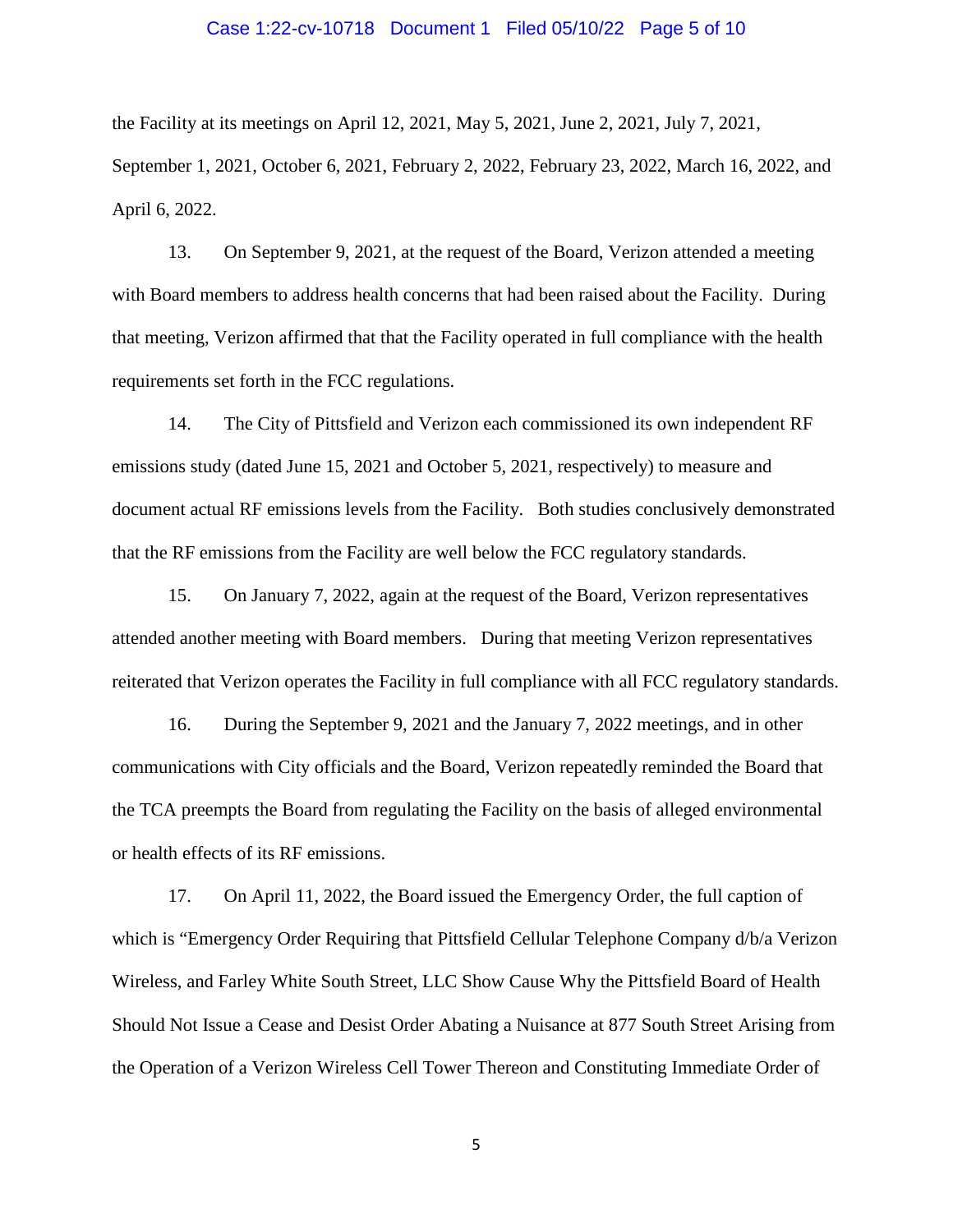#### Case 1:22-cv-10718 Document 1 Filed 05/10/22 Page 6 of 10

Discontinuance and Abatement if No Hearing is Requested." A copy of the Emergency Order is attached to this Complaint as Exhibit A.

18. The Emergency Order directed Verizon and the Property Owner "to show cause why the Board should not issue an order requiring cessation of operations" of the Facility. The Board of Health purported to act under its "statutory and historical" police powers.

19. The Emergency Order did not contend or allege that the Facility operated in violation of FCC RF emissions regulations.

20. The Emergency Order gave Verizon and the Property Owner seven days from the date of the Emergency Order to request a hearing. It stated that if no hearing were requested, "this Order shall become and constitute a notice of discontinuance" requiring that Verizon and the Property Owner, within seven days, "abate and eliminate all activities and operations that the Board of Health deemed to be a nuisance and in violation of the State Sanitary Code."

21. In the Emergency Order, the Board purports to reserve the right to take direct action "to remove the offending facilities at the expense of Verizon Wireless and Farley White South Street LLC and or appointment of a receiver responsible for accomplishing the same."

22. The Emergency Order is based entirely on the Board's conclusions related to the alleged health effects of RF emissions—specifically that RF emissions from the Facility that fully comply with the levels set by the FCC are somehow causing "illness and negative health symptoms" in nearby residents.

23. Verizon responded to the Emergency Order by promptly submitting a letter to the Board of Health explaining that federal law preempts the Emergency Order, that the Emergency Order is unlawful, and that Verizon does not intend to cease operating the tower, which is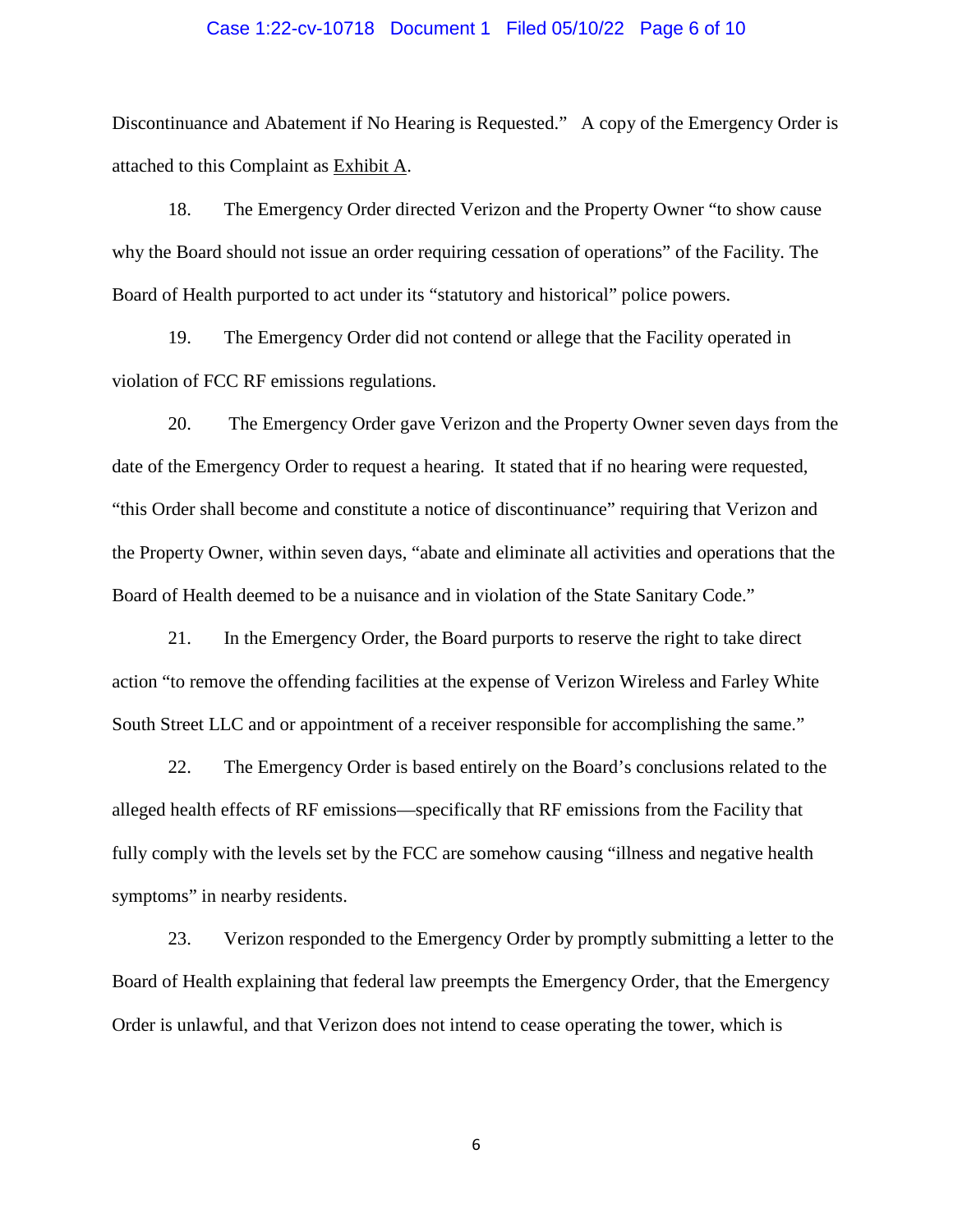## Case 1:22-cv-10718 Document 1 Filed 05/10/22 Page 7 of 10

operating in compliance with the FCC RF emission standards. A copy of this letter is attached to this Complaint as Exhibit B.

24. The Facility is a critical part of Verizon's communications network in Berkshire County. Before the facility was built and brought online, there was a gap of approximately five miles between Verizon's two existing facilities along U.S. Route 7/20 in Lenox and Pittsfield, including 3.6 miles where Verizon's existing facilities were incapable of providing indoor or invehicle coverage at a reliable signal strength. The increased coverage provided by the Facility eliminated the 3.6 mile gap for in-vehicle coverage and reduced the gap in reliable indoor coverage to less than 0.7 miles. Reliable indoor coverage is critical for residents and businesses that use Verizon's communications network for their personal, educational, and business needs. Reliable in-car coverage is critical for vehicle connectivity and safety systems. If the Facility were forced to power down, Verizon's customers in Pittsfield and Lenox would be subject to increased dropped calls, ineffective call processing and connections, and a 50% decrease in wireless data throughput. As a result, customers and first responders would also experience decreased reliability of wireless E-911 calls.

25. The Emergency Order targets just one of more than two dozen wireless facilities currently operating in the City of Pittsfield where Verizon maintains wireless equipment to provide cellular service in the area. Yet other Verizon facilities in the City operate at similar power, frequency, and proximity to the public as the Facility, and likewise fully comply with all federal RF emissions standards and FCC requirements. The TCA imposes a national standard requiring that PWSF facilities comply with FCC RF regulations and prohibiting local and state bodies from exercising their own discretion in regulating on the basis of RF emissions, precisely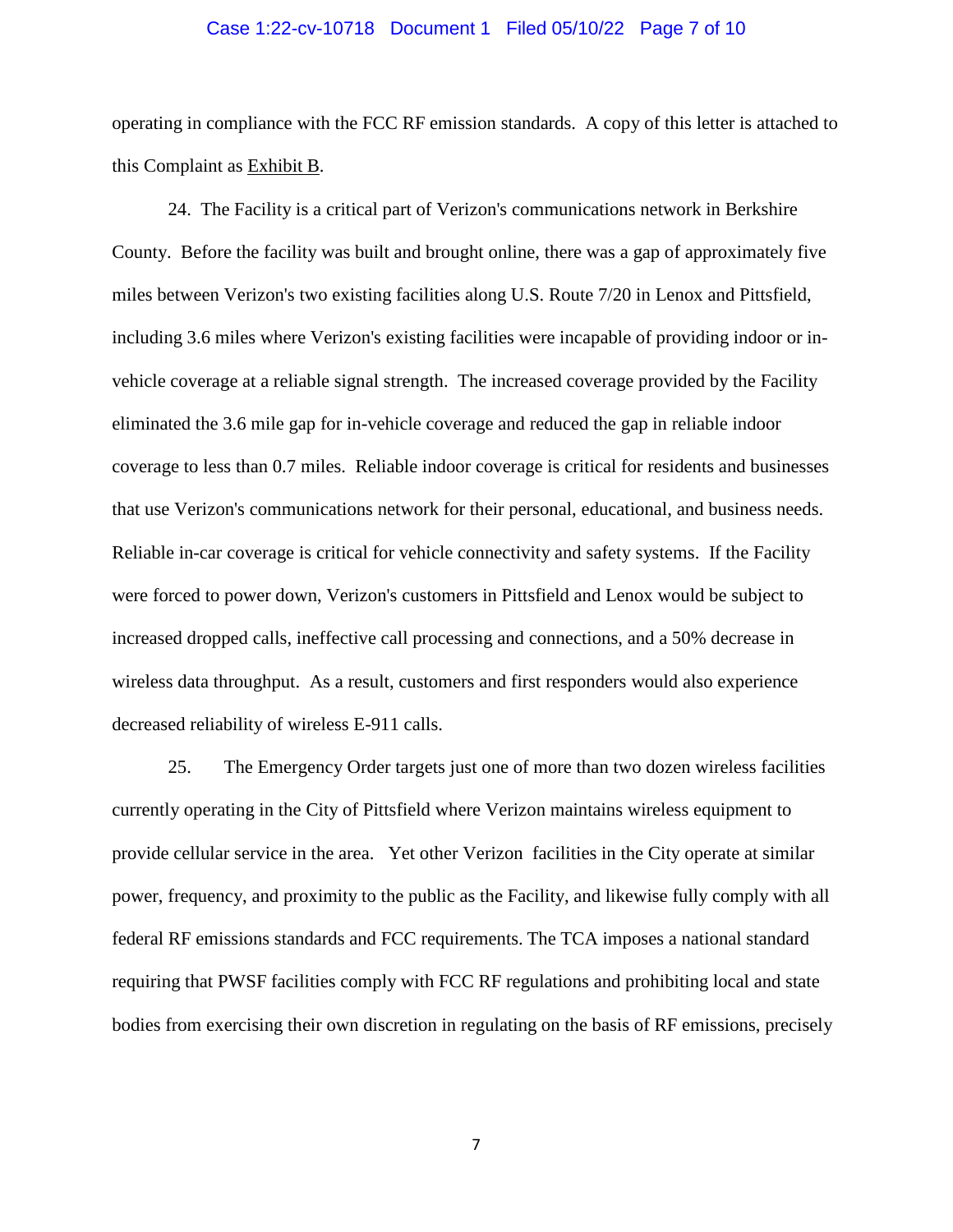## Case 1:22-cv-10718 Document 1 Filed 05/10/22 Page 8 of 10

to ensure that bodies like the Board cannot undercut federal telecommunications policy, as would be the result here if the Emergency Order were to stand.

26. The Board's conclusions and the Emergency Order are a direct challenge to the adequacy and supremacy of the FCC's RF emissions regulations. The Emergency Order stems from the Board's conclusion that "RF/EMF – *even if emitted at levels within the FCC emissions guidelines* – can be injurious to health or cause common injury to the significant portion of the public who are electromagnetic sensitive" and that such emissions are "a cause of sickness" (emphasis added). Simply stated, the Board's conclusion is both contrary to applicable federal law and specifically preempted by the TCA.

# COUNT I (Violation of TCA Prohibition on Local Regulation of PWSF Based on Alleged Effects of RF Emissions)

27. Plaintiff's allegations contained in paragraphs 1 through 26 above are incorporated by reference as if fully set forth herein.

28. The Board of Health is an instrumentality of state or local government within the meaning of 47 U.S.C. § 332(c)(7)(B)(iv).

29. The Emergency Order attempts to regulate the placement, construction,

modification, and operation of a PWSF on the basis of the environmental and health effects of RF emissions and the Facility complies with the FCC's regulations concerning such emissions.

30. The Emergency Order violates Section 332 of the TCA because it purports to regulate the placement, construction, modification and operation of a PWSF based on alleged environmental and health effects of RF emissions. In 47 U.S.C. § 332(c)(7)(B)(iv), the federal government preempts local and state governments from regulating PWSFs on the basis of the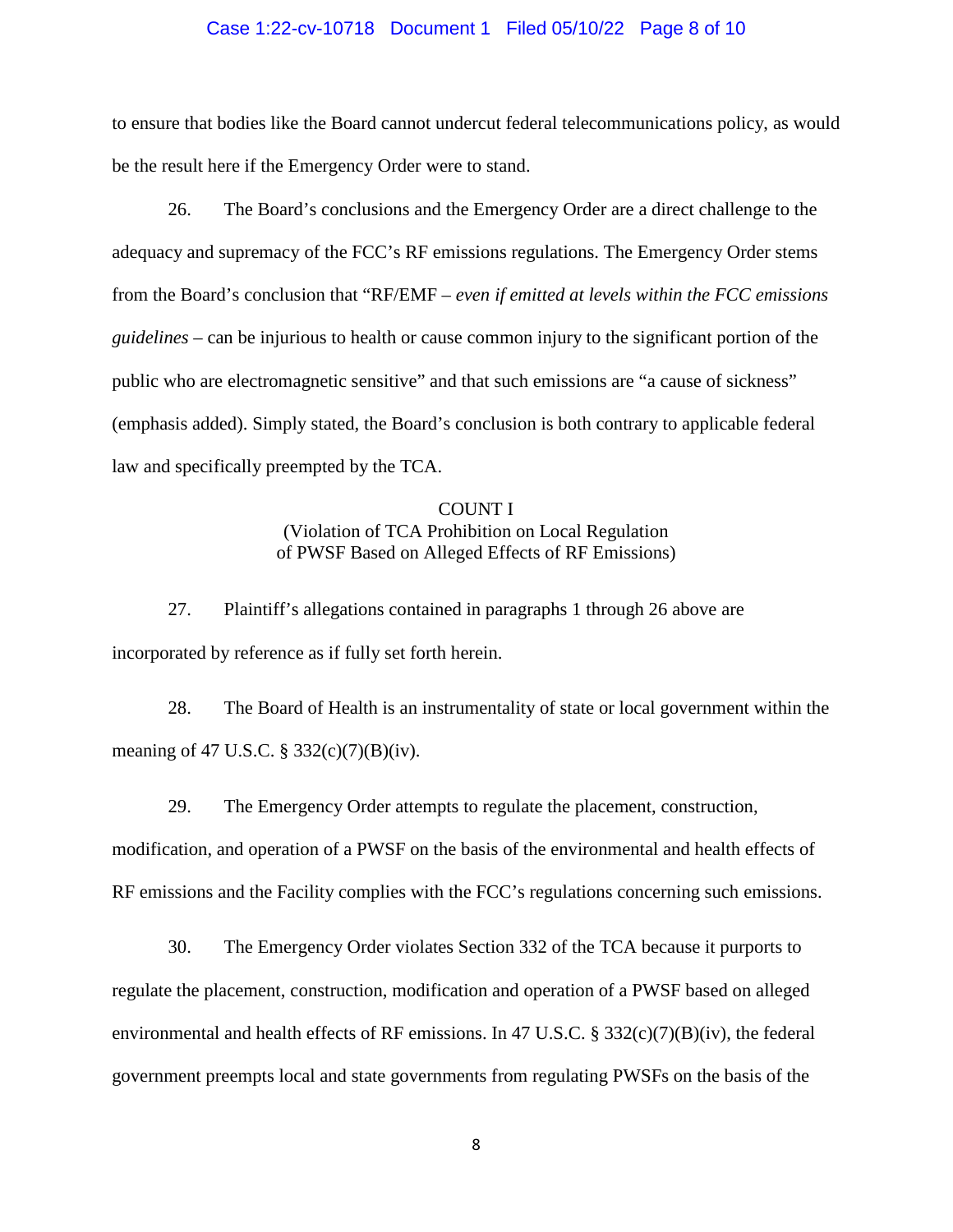## Case 1:22-cv-10718 Document 1 Filed 05/10/22 Page 9 of 10

environmental and health effects of RF emissions "to the extent that such facilities comply with the [FCC] regulations concerning such emissions." The Emergency Order explicitly states that the Board is exercising its local and state statutory and police powers and is in response to the Board's belief that RF emissions from the Facility have affected the health of certain individuals.

31. 47 U.S.C.§ 332(c)(7)(B)(iv) expressly and impliedly preempts the Emergency Order, and the Emergency Order was improperly issued, is null and void, and has no legal effect.

# COUNT II

(Declaratory Judgment pursuant to 28 U.S.C. §§ 2201 and 2202)

32. Plaintiff's allegations contained in paragraphs 1 through 31 above are incorporated by reference as if fully set forth herein.

33. The Court has authority under 28 U.S.C. §§ 2201 and 2202 to declare that the Emergency Order violates and is preempted by the Telecommunications Act of 1996, 47 U.S.C. § 332(c)(7)(B) (iv) and to grant further necessary and proper relief to Plaintiff.

WHEREFORE, Plaintiff Pittsfield Cellular Telephone Company d/b/a Verizon Wireless respectfully requests the following relief:

1. An expedited review of the matters set forth in this Complaint, pursuant to the Telecommunications Act of 1996, 47 U.S.C.  $\S 332(c)(7)(B)(v)$ .

2. A declaratory judgment stating that the Emergency Order violates and is expressly or impliedly preempted by the Telecommunications Act of 1996, 47 U.S.C. §  $332(c)(7)(B)(iv)$ , and is null and void and of no effect.

3. Such further relief as the Court may deem appropriate and proper.